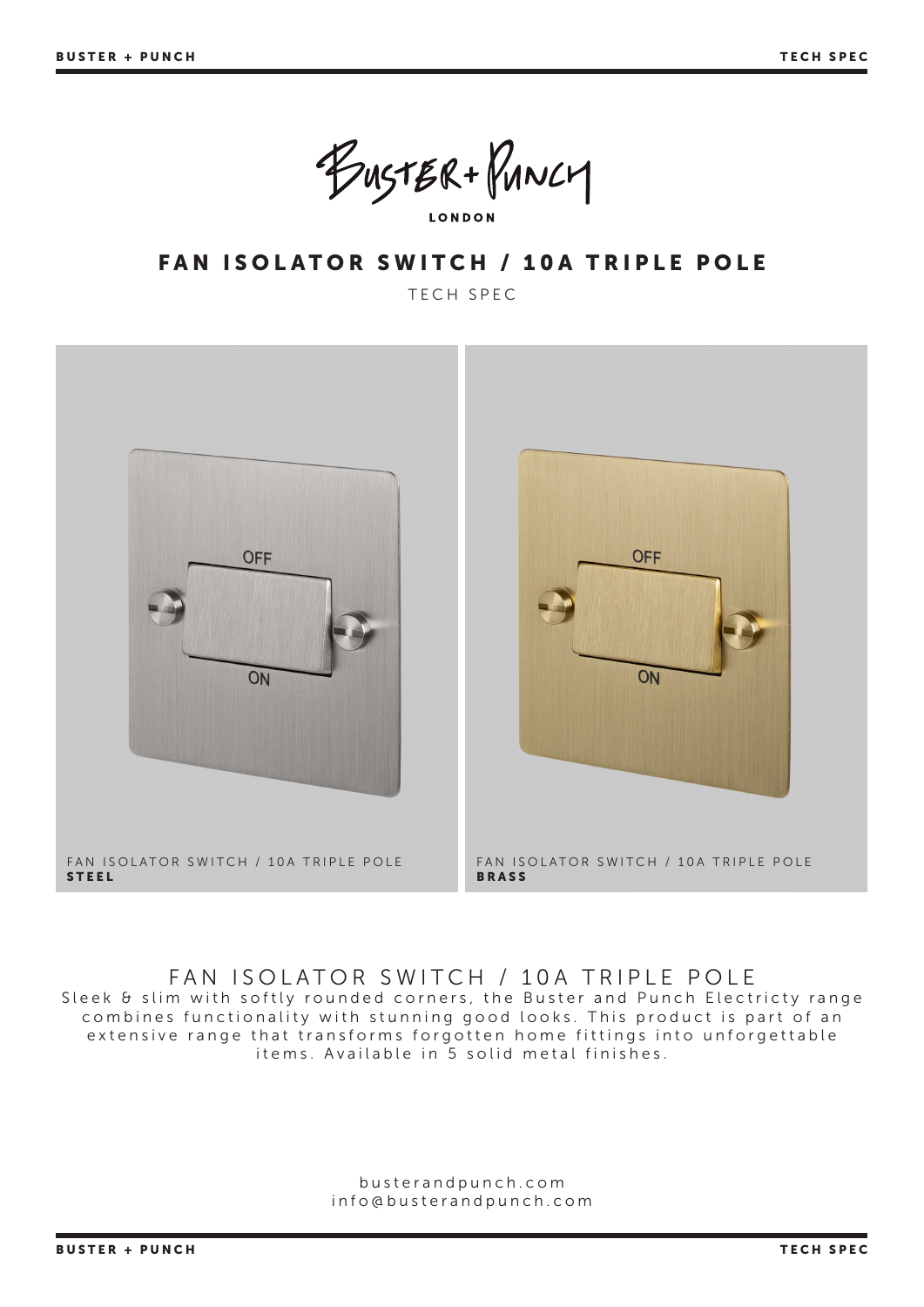BUSTER+PUNCY **LONDON** 

## FAN ISOLATOR SWITCH / 10A TRIPLE POLE

#### TECH SPEC